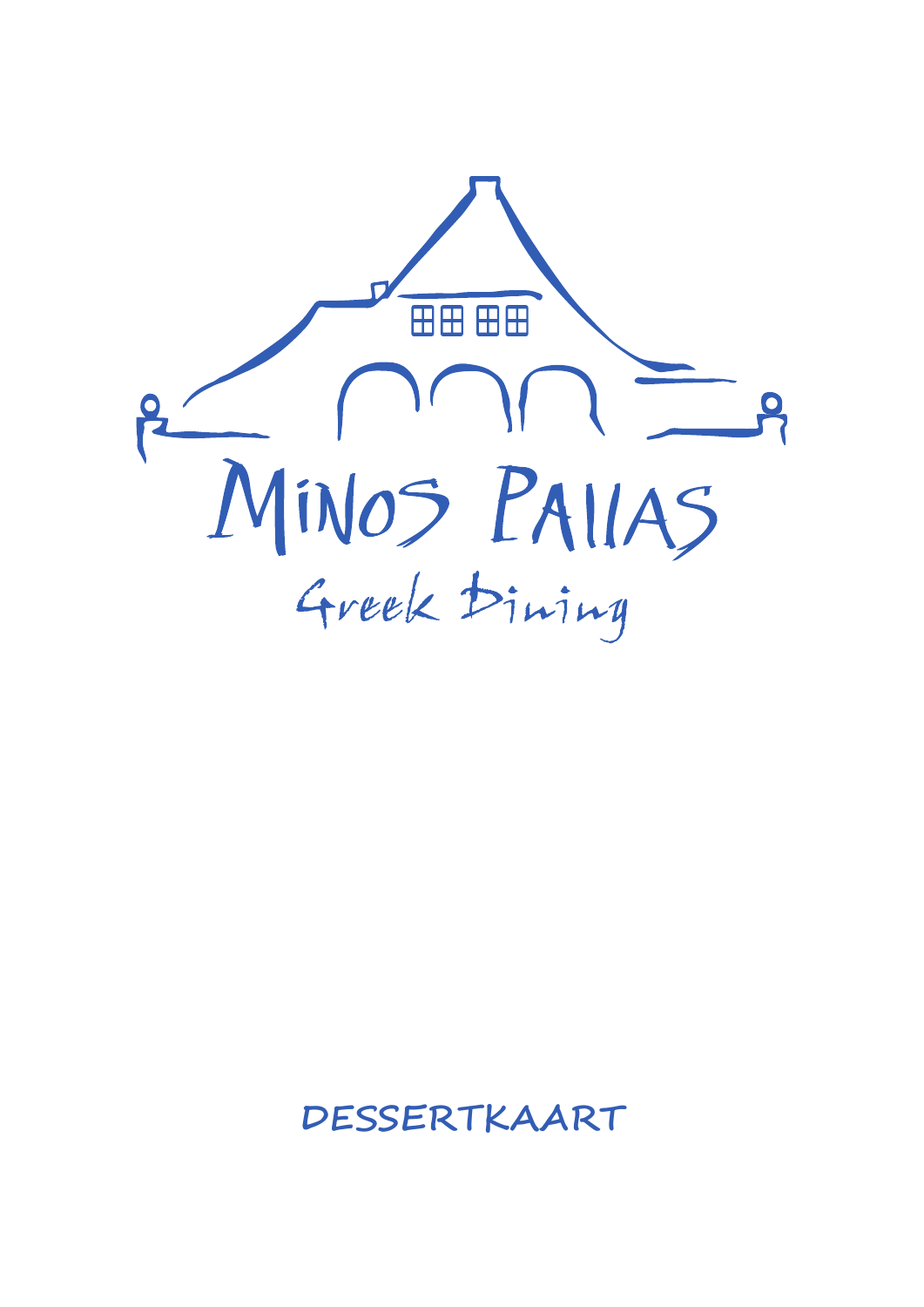| Giaourti a la Greque<br>Griekse natuuryoghurt - honing - walnoten                  | € | 7,00    |
|------------------------------------------------------------------------------------|---|---------|
| <b>Creme brulee</b><br>Vanilleroom – gekarameliseerde suiker – ginger - karameljus | € | 8,00    |
| Souffle sokolatas<br>Souffle - chocolade -warm                                     | € | 7,00    |
| <b>Baklavas</b><br>Philodeeg – walnoten – siroop – vanille ijs                     | € | 7,50    |
| <b>Minos special</b><br>Cassis- en citroensorbetijs - seizoensfruit                | € | 8,50    |
| <b>Tiramisu</b><br>Mascarpone – lange vingers – espresso – Amaretto                | € | 7,50    |
| Pagoto sokolata<br>Vanilleijs - chocoladesaus - slagroom                           | € | 7,00    |
| <b>Sokolatina</b><br>Griekse chocoladetaart                                        | € | 8,00    |
| Cheesecake<br>Roomkaas -biscuit - bosvruchtencompote                               | € | 8,00    |
| <b>Dessert Minos</b><br>Een selectie van onze desserts                             |   | € 15,00 |
| Pediko pagoto                                                                      | € | 5,00    |
| Kinderijsje                                                                        |   |         |

**Desserts** 

# **Koffie & thee**

| <b>Thee</b>                  | € | 2,50 |
|------------------------------|---|------|
| <b>Verse muntthee</b>        | € | 3,80 |
| <b>Koffie</b>                | € | 2,50 |
| <b>Decafe</b>                | € | 2,60 |
| <b>Espresso</b>              | € | 2,50 |
| <b>Espresso decafe</b>       | € | 2,60 |
| Dubbele espresso             | € | 3,90 |
| Cappuccino                   | € | 2,90 |
| Cappuccino decafe            | € | 3,00 |
| Koffie verkeerd              | € | 2,90 |
| Koffie verkeerd decafe       | € | 3,00 |
| Latte macchiato              | € | 3,20 |
| <b>Ristretto</b>             | € | 2,50 |
| Griekse koffie               | € | 2,90 |
| <b>Freddo Espresso</b>       | € | 4,00 |
| Freddo cappuccino            | € | 4,40 |
| <b>Warme chocomelk</b>       | € | 3,25 |
| Warme chocomelk met slagroom | € | 3,50 |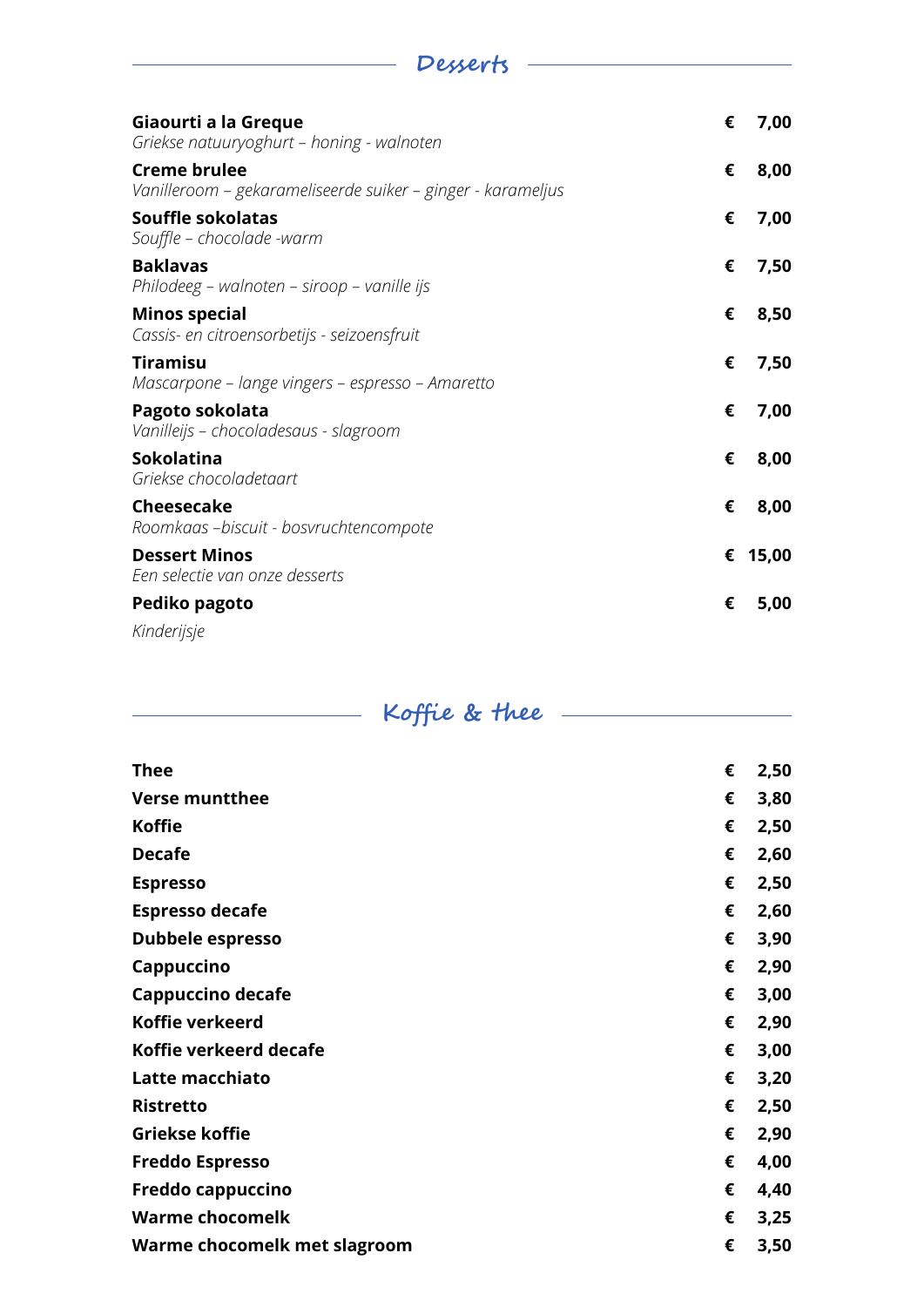## **Speciale koffies**

| <b>Frappe pagoto</b><br>IJskoffie – vanilleijs - slagroom               | € | 6,50 |
|-------------------------------------------------------------------------|---|------|
| <b>Frappe Baileys</b><br>IJskoffie – vanilleijs – Baileys - slagroom    | € | 8,50 |
| <b>Cafe Frangelico</b><br>Espresso – vanilleijs – Frangelico - slagroom | € | 8,50 |
| <b>Cafe Santorini</b><br>Espresso – vanilleijs – Ouzo - slagroom        | € | 8,50 |
| <b>Corfu Coffee</b><br>Koffie – Kumquat - slagroom                      | € | 8,00 |
| <b>Minos Coffee</b><br>Koffie – Metaxa - slagroom                       | € | 8,00 |
| <b>Irish Coffee</b><br>Koffie – Jameson – bruine suiker - slagroom      | € | 8,00 |
| <b>French Coffee</b><br>Koffie - Grand Marnier - slagroom               | € | 8,00 |
| <b>Italian Coffee</b><br>Koffie – Amaretto - slagroom                   | € | 8,00 |
| <b>Spanish Coffee</b><br>Koffie - Tia Maria - slagroom                  | € | 8,00 |

#### **Gedistilleerd**

| Grieks cognacs -              |   |         |
|-------------------------------|---|---------|
| Metaxa $5*$                   | € | 6,00    |
| Metaxa $7*$                   | € | 6,50    |
| <b>Metaxa Grande Fine</b>     | € | 9,50    |
| <b>Metaxa Private Reserve</b> |   | € 11,00 |

### **Griekse likeuren**

| Kum-quat<br>Manderijnenlikeur                | € | 5,50 |
|----------------------------------------------|---|------|
| <b>Banana</b><br>Bananenlikeur               | € | 5,50 |
| <b>Masticha - Skinos</b><br>Dennenharslikeur | € | 6,50 |
| Vantana - Tentura<br>Kaneellikeur            | € | 6,00 |